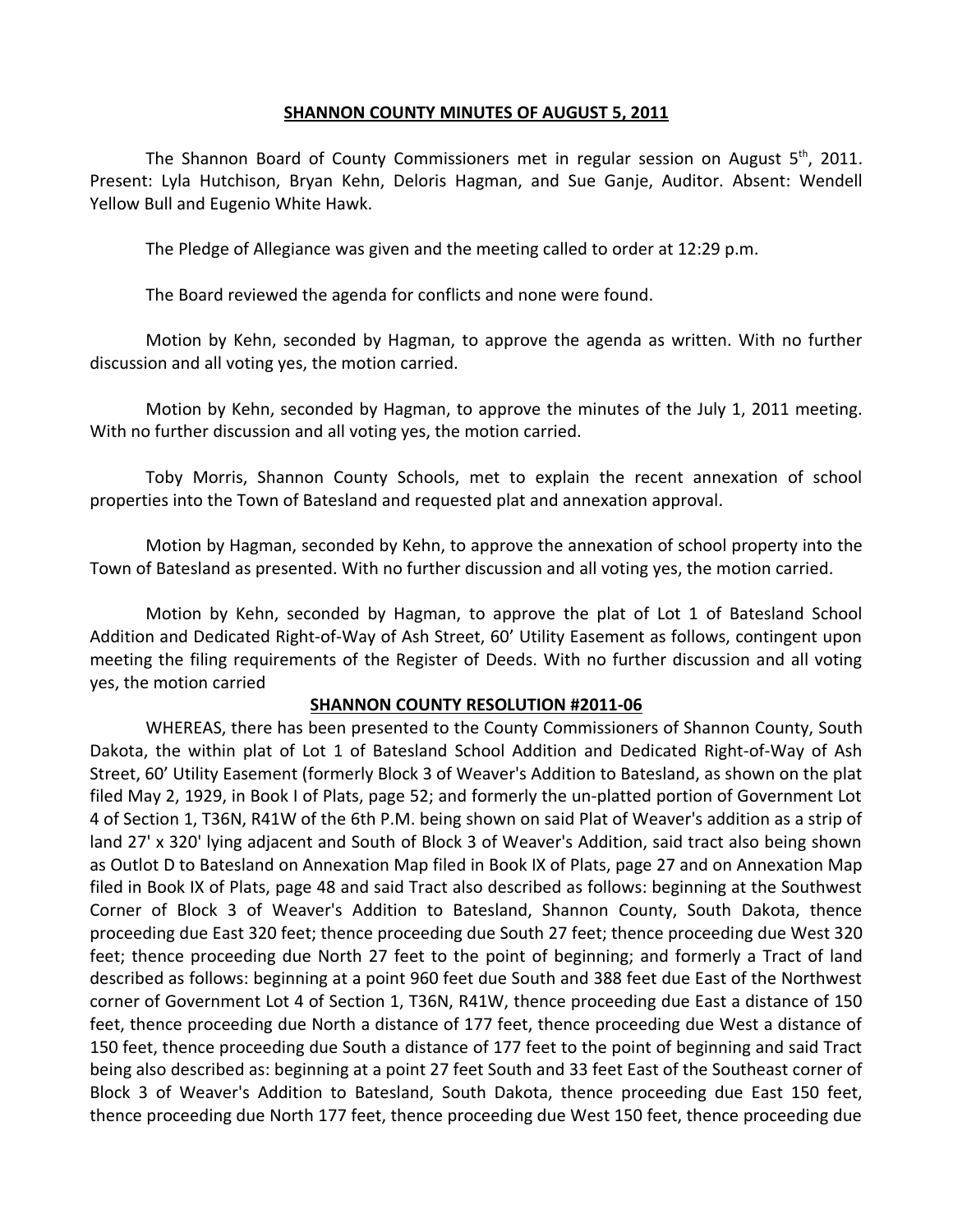South 177 feet to the point of beginning and said Tract also shown as Outlot B to Batesland on Annexation Map filed in Book IX of Plats, page 27, and also shown as School Buildings (previously surveyed) on Plat of School Lands, Shannon County Independent School District No. 1, Batesland filed in Book IX of Plats, page 45, and as shown as Outlot B to Batesland on Annexation Map filed in Book IX of Plats, page 48; and formerly a Tract of land described as follows: beginning at a point 960 feet due South and 536 feet due East of the Northwest corner of Government Lot 4 of Section 1, T36N, R41W, thence proceeding due East a distance of 170 feet, thence proceeding due North a distance of 177 feet, thence proceeding due West distance of 170 feet, thence proceeding due South a distance of 177 feet to the point of beginning and also shown as Outlot H on Plat of School Lands, Shannon County Independent School District No. 1, Batesland filed in Book IX of Plats, page 45 and also shown as School Property on Annexation Map filed in Book IX of Plats, page 48; and formerly vacated street as set forth in Resolution recorded August 17, 1957 in Book 4 of Misc., pages 381-322, described as follows: beginning at the Northeast Corner of Block 3 of Weaver's Addition to Batesland, thence proceeding due East a distance of 33 feet, thence due South a distance of 177 feet, thence due West a distance of 33 feet, thence due North a distance of 177 feet to the point of beginning; and formerly the NW  $\frac{1}{4}$  NW  $\frac{1}{4}$  SW  $\frac{1}{4}$  and the N  $\frac{1}{2}$  SW  $\frac{1}{4}$  NW  $\frac{1}{4}$  SW  $\frac{1}{4}$  of Section 1, T36N, R41W; and Vacated Rightsof-Way, including Streets and Alleys lying within said boundaries) all located in the W ½ (A/K/A Government Lot 4 and the SW ¼) of Section 1 in Township 36 North of Range 41 West of the 6th PM, Batesland, Shannon County, South Dakota.

WHEREAS, it appearing to this Board that the system of streets conforms to the system of streets of existing plats and sections lines of the county; adequate provision is made for access to adjacent unplatted lands by public dedication or section line when physically accessible; all provisions of the County subdivision regulations have been complied with; all taxes and special assessments upon the property have been fully paid; and the plat and survey have been lawfully executed,

NOW THEREFORE, BE IT RESOLVED, that said plat is hereby approved in all respects. Dated at Shannon County, South Dakota this 5<sup>th</sup> day of August, 2011.

/S/Lyla Hutchison Lyla Hutchison, Chairwoman ATTEST: Board of Shannon County Commissioners

/S/Sue Ganje Sue Ganje, Shannon County Auditor

Terri Halls, Director of Equalization, met with the Board to request travel approval. Motion by Kehn, seconded by Hagman, to approve the travel request for Deputy Director of Equalization Susie Hayes to attend the 2011 Assessor's school in Pierre on Sept. 19-23, at a cost of \$840.36. With no further discussion and all voting yes, the motion carried.

Lynn Bettelyoun, Highway Superintendent, advised the Board that all county roads have been mapped with a GPS for culvert locations and the Town of Batesland has been mapped for manhole locations. Repair costs on the '92 grader were approximately \$4,800.00; less than the \$24,000.00 estimated. Discussion was held on mowing county roads and problems with the Wakpamni Road. Don Deckert submitted a bill in the amount of \$550.00 to the county for roadwork he completed on his own volition; discussion was held on the need for a culvert on the road.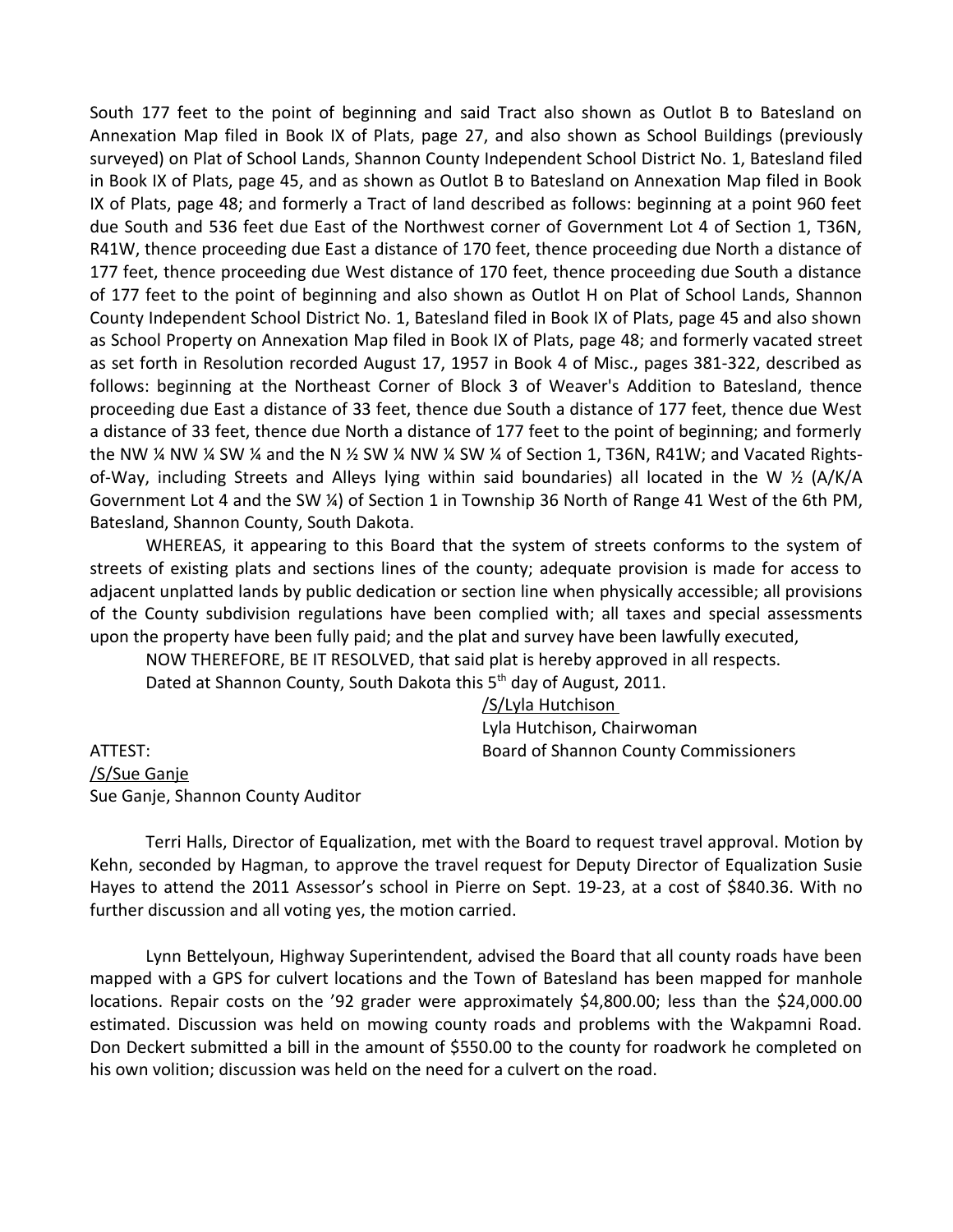Motion by Hagman, seconded by Kehn, to deny the claim for road work as submitted by Don Deckert. With no further discussion and all voting yes, the motion carried.

Fuel quotes were presented for approval as follows:

 $(7-13-11)$  500 Gal Unleaded Gas  $1,200$  Gal  $\#2$  Red Diesel WESTCO: \$3.527 PER GALLON \$3.388 PER GALLON PINE RIDGE OIL: No Response No Response NELSON'S: No Response No Response

Motion by Kehn, seconded by Hagman, to accept the bid of Westco for 500 gal. of unleaded gas at \$3.527 per gal. and 1,200 gal. of #2 red diesel at \$3.388 per gal. as the low bids. With no further discussion and all voting yes, the motion carried.

Randall Blaze met with the Board to discuss cows straying onto his property and to discuss a gate on a BIA road that doesn't open. Mr. Blaze was referred to the BIA.

Nick Tilsen, Executive Director, and Scott Moore, Project Coordinator of Thunder Valley Community Development Corporation, updated the Board on the project and presented a plat for approval. Motion by Kehn, seconded by Hagman, to approve the following plat of a Portion of Tract A of the SW ¼ and SE ¼ of Section 34 as follows. With no further discussion and all voting yes, the motion carried.

## **SHANNON COUNTY RESOLUTION #2011-07**

WHEREAS, there has been presented to the County Commissioners of Shannon County, South Dakota, the within a Portion of Tract A of the SW  $\frac{1}{4}$  and SE  $\frac{1}{4}$  of Section 34, T40N, R43W, 6<sup>th</sup> P.M., Shannon County, South Dakota, and

WHEREAS, it appearing to this Board that the system of streets conforms to the system of streets of existing plats and sections lines of the county; adequate provision is made for access to adjacent unplatted lands by public dedication or section line when physically accessible; all provisions of the County subdivision regulations have been complied with; all taxes and special assessments upon the property have been fully paid; and the plat and survey have been lawfully executed,

NOW THEREFORE, BE IT RESOLVED, that said plat is hereby approved in all respects. Dated at Shannon County, South Dakota this 5<sup>th</sup> day of August, 2011.

/S/Lyla Hutchison

Lyla Hutchison, Chairwoman ATTEST: Board of Shannon County Commissioners

/S/Sue Ganje Sue Ganje, Shannon County Auditor

Tilsen and Moore also gave the Board an overview of the Thunder Valley Community Development Corporation and the Oyate Omniciyé plan, along with an invitation to become a member of the consortium. The Board thanked them for their presentation and the Resolution will be on the next agenda for review and approval.

Deputy State's Attorney Pat Ginsbach presented five pipeline easements for OST Rural Water.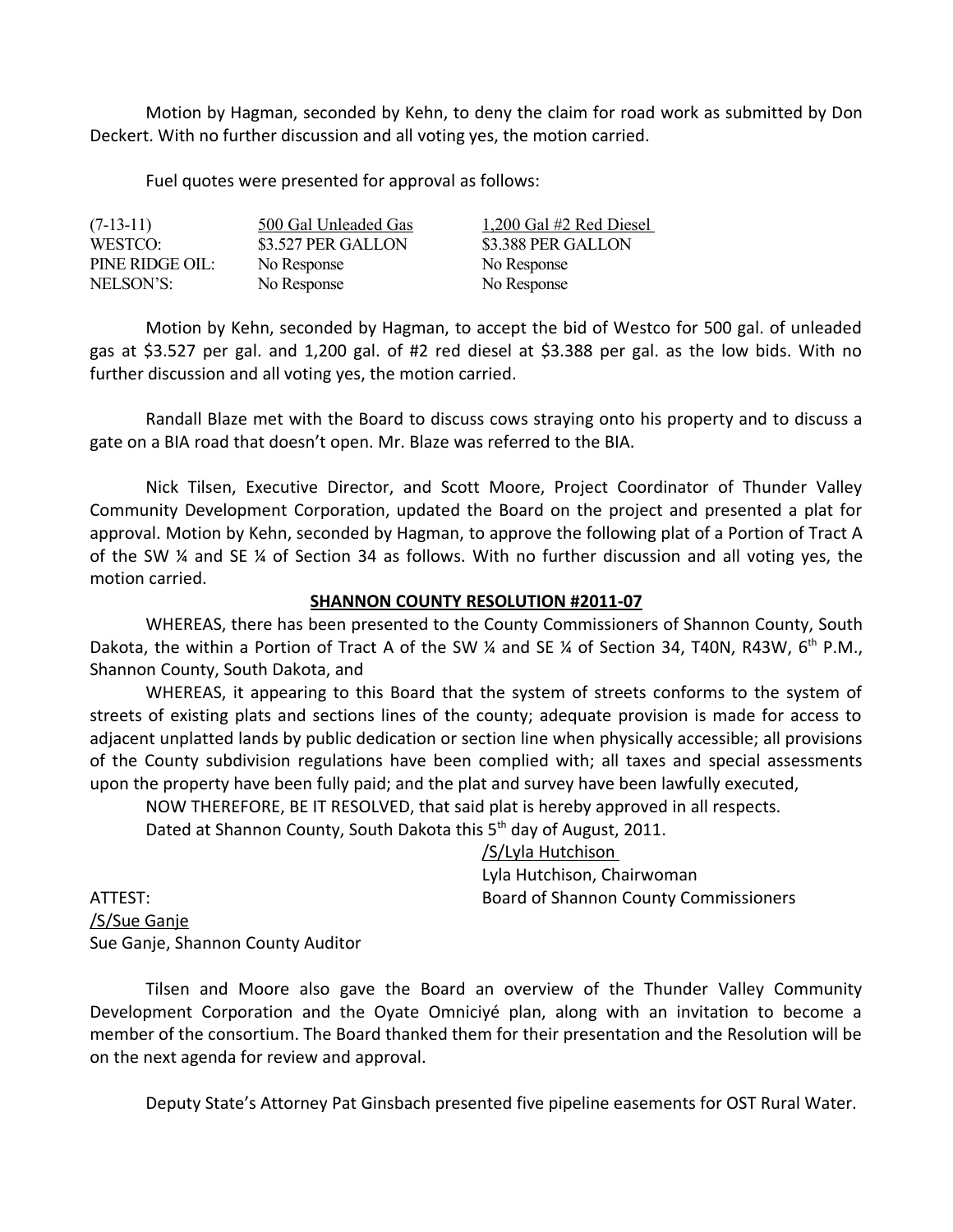Motion by Kehn, seconded by Hagman, to approve a pipeline easement for OST Rural Water for County Roads 15 and 16, commencing in and running between Sections 3 and 4, all in Township 35, Range 41 West, Shannon County, South Dakota and Sections 33 and 34, Township 36N, R41, Shannon County, South Dakota, as submitted. With no further discussion and all voting yes, the motion carried.

Motion by Hagman, seconded by Kehn, to approve a pipeline easement for OST Rural Water for County Road #198<sup>th</sup> Avenue, commencing in and running between Sections 11 and 12 and Sections 1 and 2, all in Township 36, Range 41 West, Shannon County, South Dakota, as submitted. With no further discussion and all voting yes, the motion carried.

Motion by Kehn, seconded by Hagman, to approve a pipeline easement for OST Rural Water for County Road 15, commencing in and running between Sections 21 and 22, all in Township 36, Range 41 West, Shannon County, South Dakota, as submitted. With no further discussion and all voting yes, the motion carried.

Motion by Kehn, seconded by Hagman, to approve a pipeline easement for OST Rural Water for County Road 15, commencing in and running from Section 36 in Township 36, Range 42 West, Shannon County, South Dakota, through Sections 32 and 36 N R41W, Shannon County, South Dakota, as submitted. With no further discussion and all voting yes, the motion carried.

Motion by Hagman, seconded by Kehn, to approve a pipeline easement for OST Rural Water for County Road 15, commencing in and running through Section 36, all in Township 36, Range 42 West, Shannon County, South Dakota, as submitted. With no further discussion and all voting yes, the motion carried.

Sheriff Daggett provided his monthly report to the Board, which was read by the Chairman as Daggett was called away from the meeting.

Veterans Services Office Archie Hopkins' monthly report, which included a request for travel approval, was reviewed and placed on file,. Motion by Kehn, seconded by Hagman, to approve travel and advanced mileage and per diem funds for Hopkins to attend the Veterans Benefits School August 29–31, 2011 in Pierre. With no further discussion and all voting yes, the motion carried.

 Motion by Hagman, seconded by Kehn, to approve the Auditor's Account with the Treasurer. With no further discussion and all voting yes, the motion carried.

## **TO THE HONORABLE BOARD OF SHANNON COUNTY COMMISSIONERS**

I hereby submit the following report of my examination of the cash and cash items in the hands of the County Treasurer of this County on this  $31<sup>st</sup>$  day of July, 2011. TOTAL AMT OF DEPOSIT IN BANK OF THE WEST - THE SECOND CONTROL TO THE SECOND CONTROL OF STATE OF STATE OF STATE O TOTAL AMT OF DEPOSIT IN WELLS FARGO BANK -  $$1,391.97$ TOTAL AMT OF DEPOSIT IN FIRST INTERSTATE BANK, HS -  $$8,822.81$ TOTAL AMT OF ACTUAL CASH -  $\lesssim 1,646.81$ TOTAL AMT OF CHECKS IN TREASURER'S POSSESSION NOT EXCEEDING THREE DAYS - \$ 755.83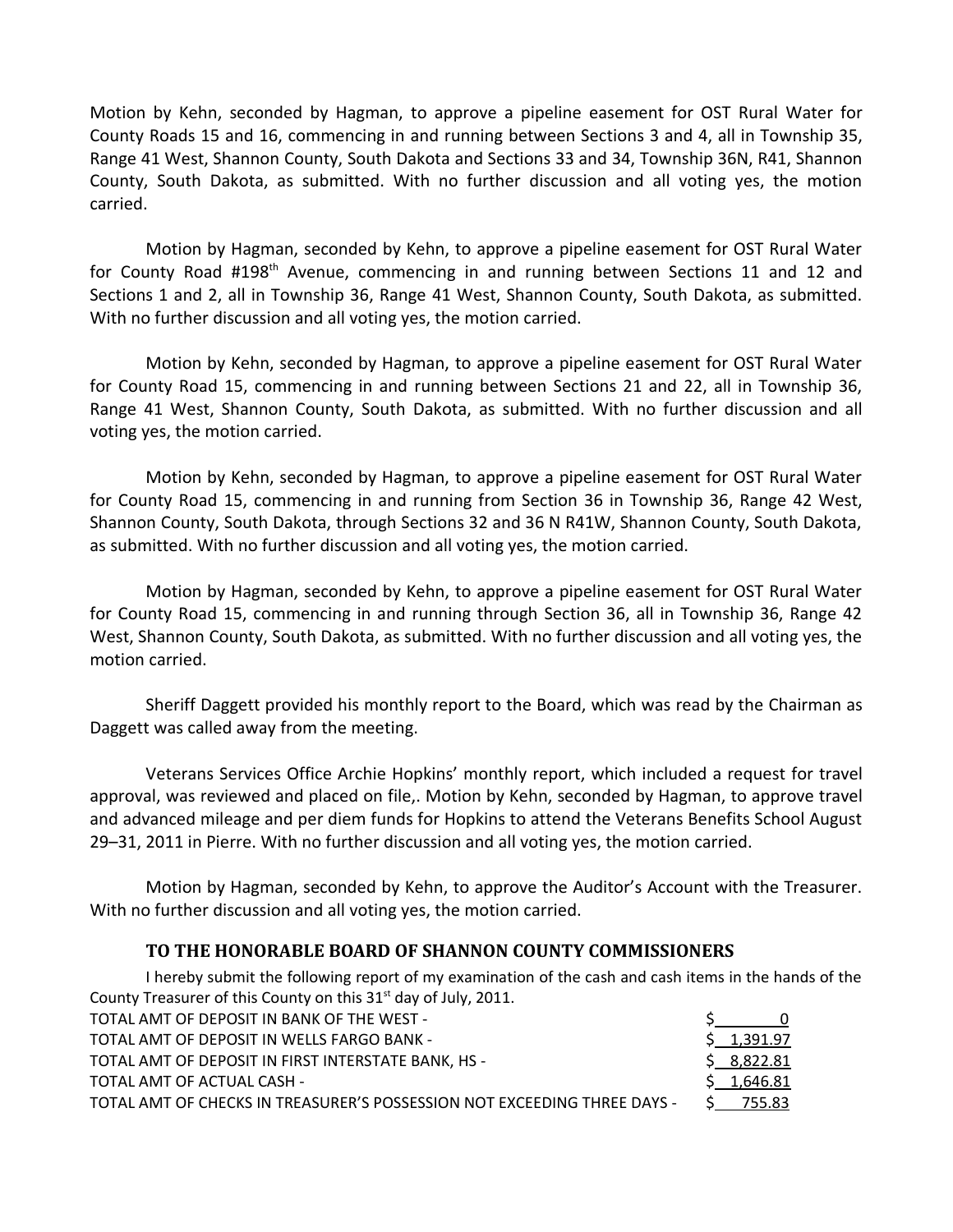| <b>MONEY MARKET SAVINGS:</b>                                                                                 | <b>BANK OF THE WEST -</b>            |                                             | 0             |  |  |
|--------------------------------------------------------------------------------------------------------------|--------------------------------------|---------------------------------------------|---------------|--|--|
|                                                                                                              | <b>WELLS FARGO BANK -</b>            |                                             | \$1,140.68    |  |  |
|                                                                                                              | FIRST INTERSTATE BANK, Hot Springs - |                                             | \$222,650.13  |  |  |
| CERTIFICATES OF DEPOSIT-FIRST INTERSTATE BANK, Hot Springs -                                                 |                                      | \$250,000.00                                |               |  |  |
| Itemized list of all items, checks and drafts which have been in the Treasurer's possession over three days: |                                      |                                             |               |  |  |
| Sheriff Change fund:                                                                                         | \$200.00                             |                                             |               |  |  |
| <b>Election Petty Cash:</b>                                                                                  | \$15.00                              |                                             |               |  |  |
| <b>RETURNED CHECKS:</b>                                                                                      |                                      |                                             |               |  |  |
| Black Feather, David -                                                                                       | \$75.00, Lic                         | Lone Hill, Trina, 1/27/04 -                 | \$20.70, Lic  |  |  |
| Blethen, Rene, 5/16/06 -                                                                                     | \$48.25, Lic                         | Mesteth, Perry, 8/29/03 -                   | \$63.00, Lic  |  |  |
| Broken Nose, Leroy, 3/5/07 -                                                                                 | \$44.50, Lic                         | Morrison, Nadine, 9/16/01 -                 | \$15.00, Lic  |  |  |
| Burgess, Jeanne, 5/8/98 -                                                                                    | \$45.00, Lic                         | Old Horse, John, 2/10/98 -                  | \$15.00, Lic  |  |  |
| Garnett, Aqualyne, 5/11/98 -                                                                                 | \$64.00, Lic                         | One Feather, Delmar, 7/12/10 - \$40.00, Lic |               |  |  |
| Goings, Tanya L., 4/6/99 -                                                                                   | \$71.00, Lic                         | Parton, Joy, 8/15/06 -                      | \$32.00, Lic  |  |  |
| Janis, Jennifer - Lic                                                                                        | \$90.50, Lic                         | Pourier, Joel, 10/11/96 -                   | \$349.00, Lic |  |  |
| Lange, Stephen, 6/27/11 -                                                                                    | \$94.20, Lic                         | Red Cloud, John -                           | \$45.90, Lic  |  |  |
| Little, Raine, 7/25/11-                                                                                      | \$99.50, Lic                         | Ross, William, 9/15/11 -                    | \$53.00, Lic  |  |  |
| Little Hawk, Jolene, 7/15/09 -                                                                               | \$32.40, Lic                         |                                             |               |  |  |

DATED this 31<sup>st</sup> day of July, 2011 /S/Sue Ganje, Auditor SUE GANJE, COUNTY AUDITOR OF SHANNON COUNTY THE ABOVE BALANCE REFLECTS COUNTY MONIES, MONIES HELD IN TRUST, AND MONIES COLLECTED FOR AND TO BE REMITTED TO OTHER ENTITIES: SCHOOLS, TOWNS AND STATE.

**TOTAL - \$487,921.18**

Motion by Kehn, seconded by Hagman, to approve a travel request for the Auditor, Treasurer and Register of Deeds to attend the County Officials Fall Convention in Rapid City Sept. 19 – 21, 2011. With no further discussion and all voting yes, the motion carried.

Motion by Hagman, seconded by Kehn, to approve Kehn attending the Fall County Convention in Rapid City Sept. 19 – 21, 2011. With no further discussion and all voting yes, the motion carried.

Motion by Kehn, seconded by Hagman, to approve the following bills as presented. With no further discussion and all voting yes, the motion carried.

| <b>GENERAL FUND</b>       |                      |            |
|---------------------------|----------------------|------------|
| <b>COMMISSIONERS</b>      | <b>JULY SALARIES</b> | \$471.75   |
| <b>AUDITOR'S OFFICE</b>   | <b>JULY SALARIES</b> | \$2,603.64 |
| <b>TREASURER'S OFFICE</b> | <b>JULY SALARIES</b> | \$2,597.95 |
| STATE'S ATTORNEY OFFICE   | <b>JULY SALARIES</b> | \$1,104.37 |
| DIRECTOR OF EQUALIZATION  | <b>JULY SALARIES</b> | \$1,382.29 |
| <b>REGISTER OF DEEDS</b>  | <b>JULY SALARIES</b> | \$1,183.35 |
| <b>VETERANS SERVICES</b>  | <b>JULY SALARIES</b> | \$794.16   |
| <b>SHERIFF'S OFFICE</b>   | <b>JULY SALARIES</b> | \$2,336.74 |
| <b>AT&amp;T MOBILITY</b>  | <b>CELL PHONE</b>    | \$123.33   |
| <b>CENTURY BUSINESS</b>   | <b>COPIER</b>        | \$13.50    |
|                           |                      |            |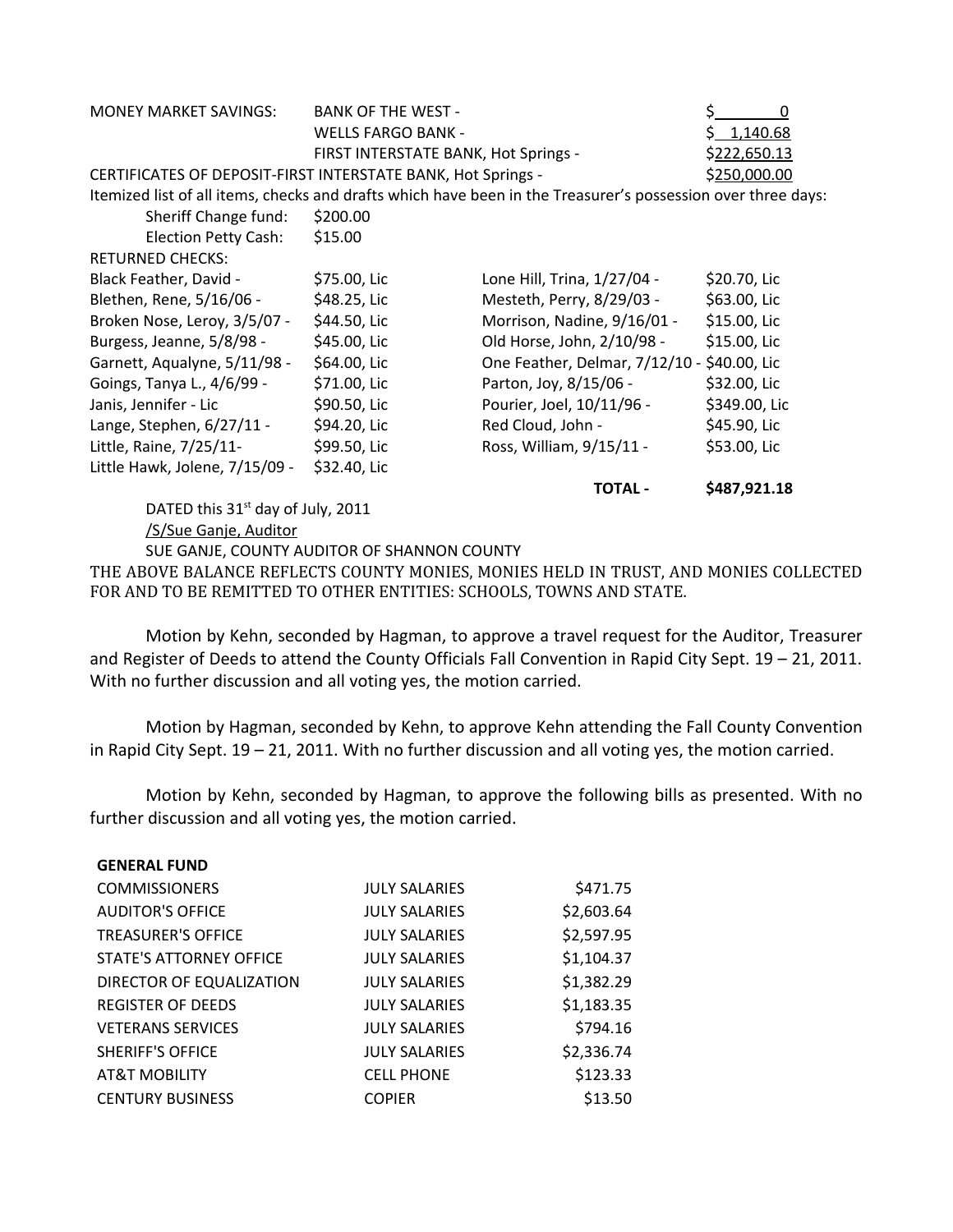| CODY, DENISE                     | MI                        | \$30.00     |
|----------------------------------|---------------------------|-------------|
| <b>CULLIGAN</b>                  | <b>SUPPLY</b>             | \$15.25     |
| DIETRICH, DONNA                  | MI                        | \$317.28    |
| <b>CARDMEMBER SERVICE</b>        | <b>MISC</b>               | \$1,404.06  |
| HAGMAN, DELORIS                  | <b>TRAVEL</b>             | \$35.52     |
| HOPKINS, ARCHIE                  | <b>TRAVEL</b>             | \$176.12    |
| HOSMER, DAVID                    | MI                        | \$88.32     |
| <b>KEHN, BRYAN</b>               | <b>TRAVEL</b>             | \$66.60     |
| <b>LAKOTA COUNTRY TIMES</b>      | <b>PUBLISHING</b>         | \$623.00    |
| MARTINEZ, AUDREY L               | <b>TRAVEL</b>             | \$67.34     |
| <b>OGLALA SIOUX TRIBE</b>        | <b>RENT</b>               | \$500.00    |
| <b>OLSON AUTO</b>                | <b>CAR MAINT</b>          | \$159.56    |
| <b>QUILL CORPORATION</b>         | <b>SUPPLY</b>             | \$141.35    |
| REHFUSS, CATHY                   | MI                        | \$15.00     |
| <b>SDAAO</b>                     | <b>TRAVEL</b>             | \$250.00    |
| <b>SHANNON COUNTY SHERIFF</b>    | PETTY CASH                | \$68.96     |
| SWANDA, KAREN                    | MI                        | \$15.00     |
| <b>VERIZON WIRELESS</b>          | <b>CELL PHONE</b>         | \$31.91     |
| WHITE HAWK, EUGENIO              | <b>TRAVEL</b>             | \$69.56     |
| WHITE HAWK, EUGENIO              | <b>TRAVEL</b>             | \$69.56     |
| YELLOW BULL, WENDELL             | <b>TRAVEL</b>             | \$47.36     |
| YELLOW BULL, WENDELL             | <b>TRAVEL</b>             | \$47.36     |
| HUTCHISON, LYLA                  | <b>TRAVEL</b>             | \$59.20     |
|                                  | <b>GENERAL FUND TOTAL</b> | \$16,909.39 |
| <b>ROAD &amp; BRIDGE</b>         |                           |             |
| <b>ROAD &amp; BRIDGE</b>         | <b>JULY SALARIES</b>      | \$8,224.64  |
| & ADDITIONAL OVERTIME FOR        |                           |             |
| <b>RICHARD COTTIER</b>           |                           | \$180.00    |
| A & B WELDING                    | <b>REPAIR</b>             | \$37.20     |
| <b>AT&amp;T MOBILITY</b>         | <b>CELL PHONE</b>         | \$88.16     |
| <b>BUTCH'S</b>                   | <b>REPAIR</b>             | \$201.00    |
| <b>BUTLER MACHINERY CO.</b>      | <b>REPAIR</b>             | \$4,843.11  |
| <b>CULLIGAN</b>                  | <b>SUPPLY</b>             | \$19.00     |
| <b>CARDMEMBER SERVICE</b>        | <b>MISC</b>               | \$87.68     |
| <b>GENERAL STORE</b>             | <b>SUPPLY</b>             | \$214.90    |
| <b>GODFREY BRAKE SERVICE AND</b> | <b>SUPPLY</b>             | \$102.77    |
| <b>GREAT PLAINS COMMUNICATIO</b> | <b>TELEPHONE</b>          | \$159.79    |
| <b>GREAT WESTERN TIRE INC.</b>   | <b>SUPPLY</b>             | \$964.90    |
| <b>HOT SPRINGS ACE</b>           |                           | \$164.15    |
| <b>HUSKER AUTO PARTS</b>         | <b>SUPPLY</b>             |             |
|                                  | <b>REPAIR</b>             | \$786.42    |
| <b>LACREEK ELECTRIC ASSOC</b>    | <b>UTILITY</b>            | \$328.83    |
| <b>MARTIN AUTO PARTS</b>         | <b>REPAIR</b>             | \$64.37     |